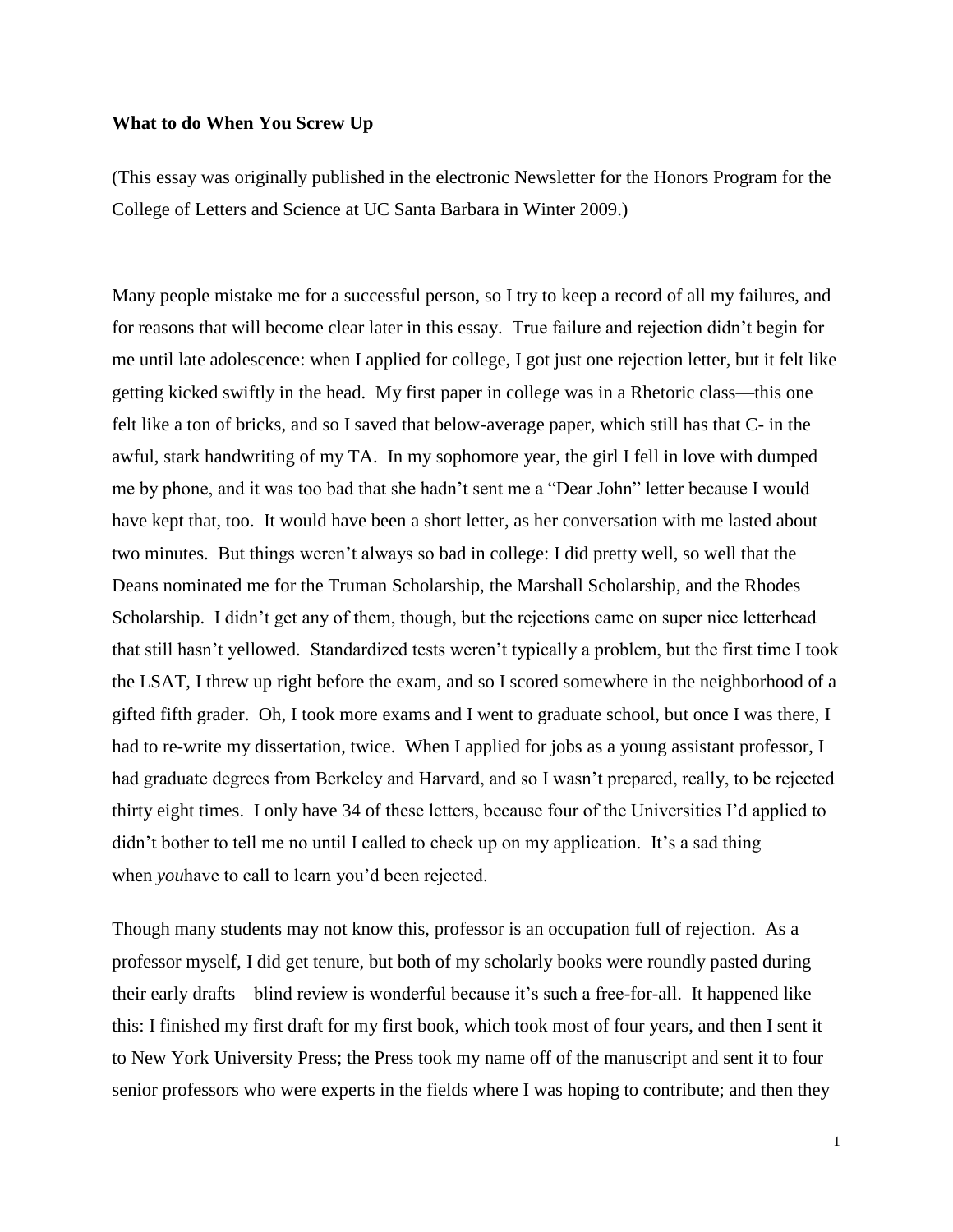got busy. It's like willingly putting yourself in a dark room where senior professors with big egos, bigger paddles, and night-vision goggles get to whack you at will. I can't see them, they have no idea who I am, and who knows why they were so mean. All I know is that I got four, five-to-seven page letters, all anonymous; they listed everything I'd done wrong, some in excruciating detail. Truly, I'd never felt such rejection and hurt as when I tried to become a successful professor, thanks to blind review. One comment was so especially cruel that I don't need the physical letter to remember it: "The author writes reasonably well, but the manuscript should not be published without substantial revisions to chapters 1, 2, 4, 5, 6, and 7." The draft of my first book only had eight chapters. Ouch.

\* \* \* \* \*

Often in life, things don't go the way you'd planned, and sometimes, it's hardest on the people who typically get what they want, people who aren't accustomed to failure or rejection. Certainly, I had some academic troubles when I was a younger immigrant and still confused about English, but most of the time, I got good grades, I did well in school, my teachers liked me, and by the time I was in high school, I was maybe a little arrogant. I came to believe that I was "gifted" because I was told I was "gifted"; I expected that others should simply acknowledge this fact. Sometime after that first C-, though, I came to realize two simple truths: the first was that high school was not that challenging, even though I'd been to a pretty good school, and the second was that college was chock full of "gifted" kids like me, kids who were equally young, naïve, ambitious, and maybe less arrogant. They all had skills. My new peers were just as talented in one way or another, many were accustomed to working hard, and so was it surprising that I was below the new average?

My late mother was a Roman Catholic, but she had more Buddhist sensibilities and so was prone to telling me that life is suffering, and that the very things we want most in life are the ones that make us suffer. Everyone welcomes success, she would say, but failure is the better teacher and closer to what life is mostly like. It's not always the nicest teacher and sometimes the lessons are painful, but coping with failure, rejection, setbacks—what else can you do but learn a deeper truth about yourself and then plod on? You're going to be okay, John, just keep trying. You're a smart kid, but maybe you need to work harder and keep at it. Maybe you should try something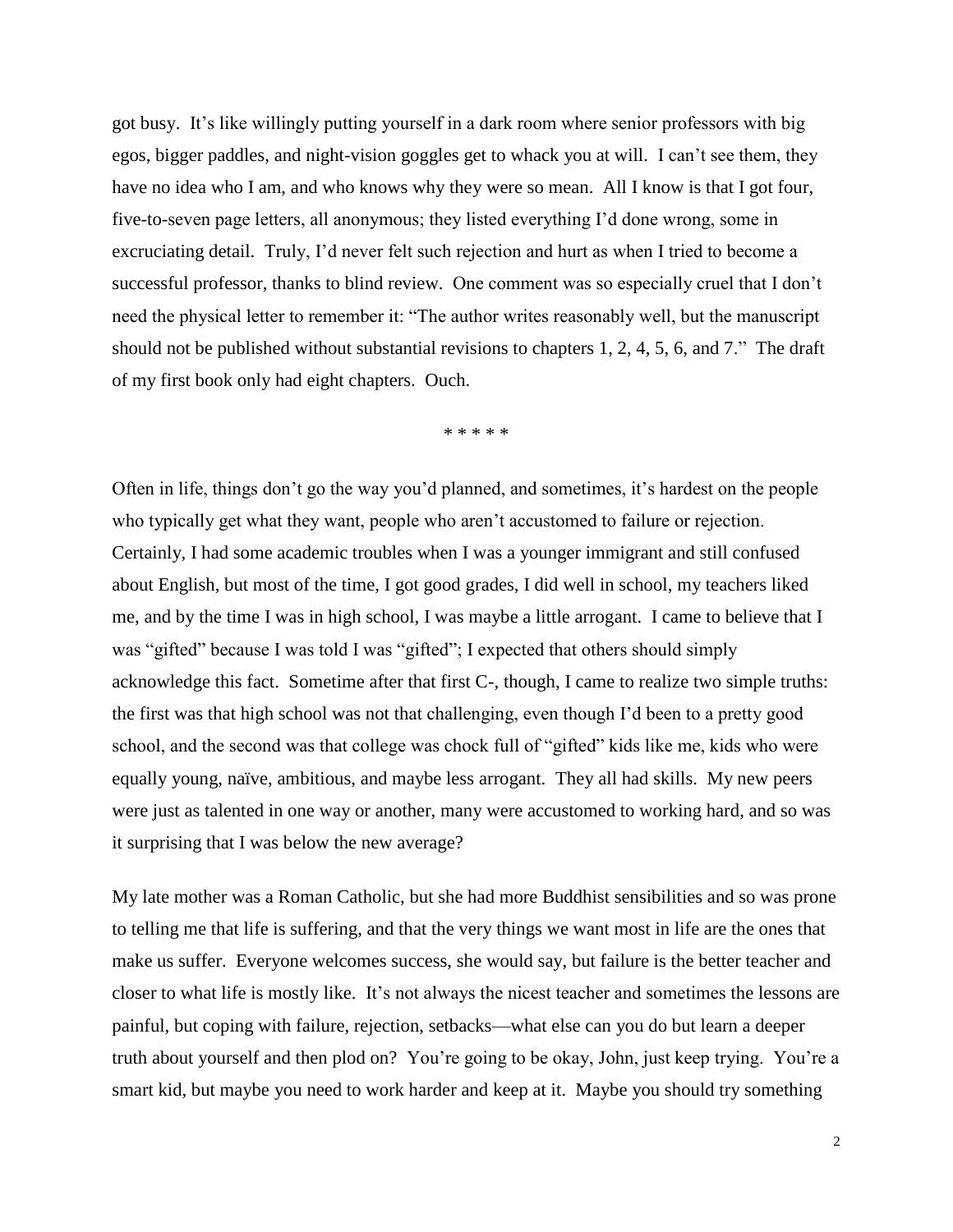else. And no one's perfect. People are like rugs, mom said: no matter how clean they seem, beat them long enough and you're going to find dust. This type of advice sort of helped when I got dumped or when I almost gave up on my PhD, but only much later did I realize that she was right, and wise, too—what else could I do but re-evaluate and then plod on? I will never reach nirvana in my lifetime, but perhaps in that way I am like any other rug.

We lived close to campus and at my University, the professors literally posted grades outside their office doors, removing the students' names, but leaving the last four or five digits of their registration numbers. (This was before the Internet, you see.) I will never forget that first Fall, when my brother and I walked around campus, looked at my grades, and he bought me a slice of pizza to celebrate because I didn't get a C-. By that time, I was doing better, and this walk was a source of pleasure, but for reasons I didn't expect, and this is how he explained it to me: you're not happy about the grades per se, John, you're pleased that you did a good job in a subject that was hard, and because you worked your butt off and learned and did more than you thought you would. The grade is an outward manifestation of a positive change you've experienced as a result of having to earn the grade. (Huh? Ed was in graduate school then, and so he was liable to sound confusing.) Really, it's not about the grade. You are becoming a pretty good scholar and maybe you'll even become a professor one day. Doesn't it feel better, knowing you were a total doofus, to see where you are now, not nearly the doofus that you were? Doesn't that feel good?

Indeed it did. Ed was the best big brother ever.

\* \* \* \* \*

Over time, I've learned to take setbacks in stride, to appreciate that success doesn't and shouldn't come easily, and to accept my many imperfections. I'm no longer very surprised when I get proof of my faults, or when I don't get what I hope for or want or need. Professionally, I have been fortunate: no one has published a nasty review of my books (yet), for example, and I'm grateful to my blind reviewers for that. I revised 1, 2, 4, 5, 6, and 7 for the first book, and then changed a few things in chapters 3 and 8, too, just to be thorough. My critics made me better, and in this way, I've even learned to be grateful in general to all of my critics, including the ones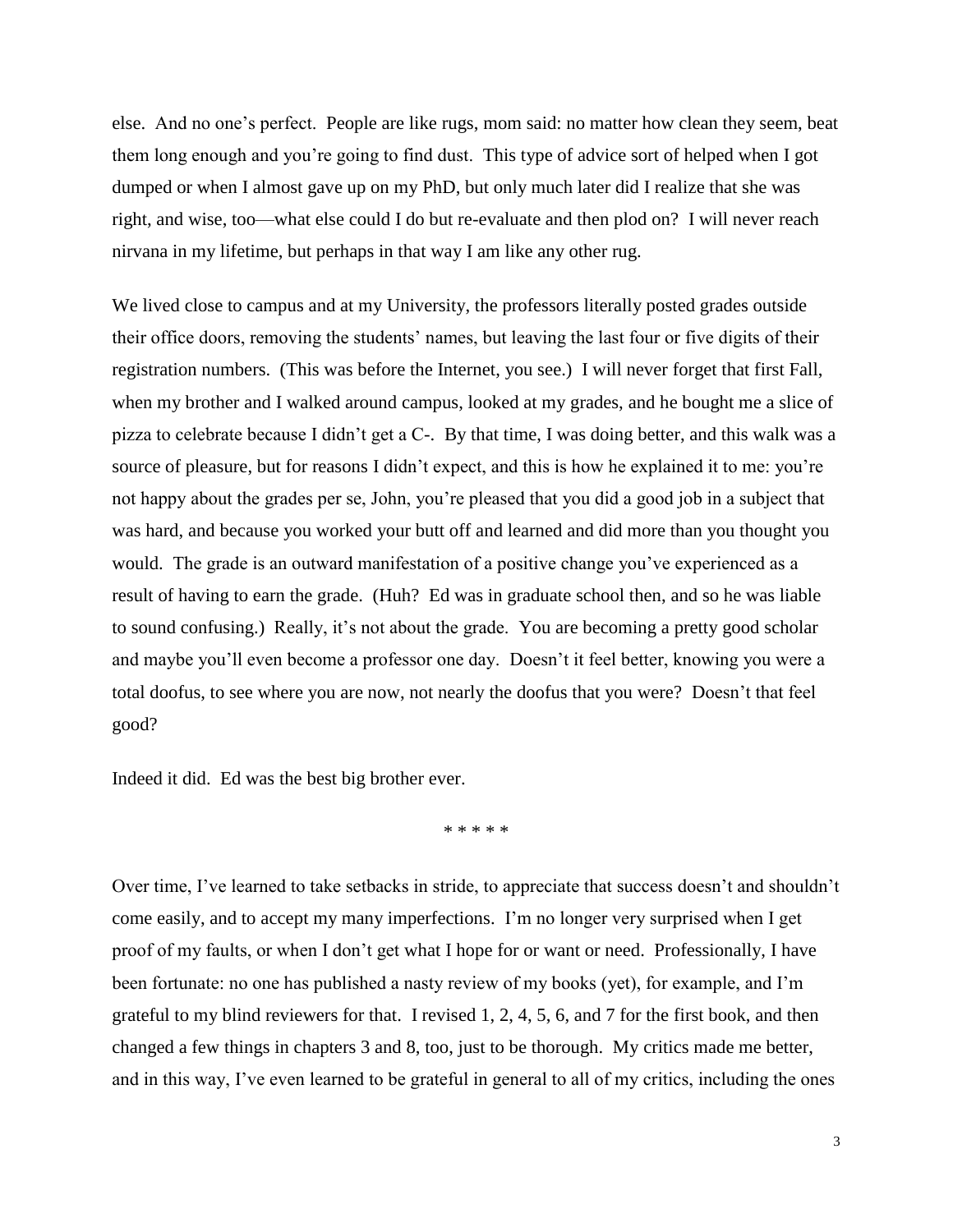I'll never meet, as well as my mother, my brother, my wife, and now my children. I'm blessed that no one seems to spare me any criticism. More than anything, I've come to appreciate that whatever success I've had has been sweeter when it's come in the wake of failure, after retooling, hard work, anxiety, and struggle.

I keep a record of all my failures because I share them with my students, and because I'm pretty sure that they'll also be useful to my daughters some day, especially when the Inevitable will happen to them, too. My students are sometimes surprised that I've failed and been rejected so often—in conversation, more than one seemed to think I was not quite honest about how often I've fallen on my face, and so it's helpful to review the stack of letters and e-mails. Their surprise is flattering, I suppose, but I want to disabuse them of the idea that "successful" people are always successful. Unmitigated success does not describe me. I will say this to my kids one day, when the rejection letters come or when the test score isn't great or when the boys break their hearts. I'm sorry you are hurting, but you will be fine. You are like a rug that just got a good beating. This will pass. Keep at it, though, and when you do succeed, when you do get what you want through agony and perseverance, through rejection and failure, oh, how we will celebrate! I will buy you pizza.

I will try to explain that the best things are those that require some effort, and inherently, many of them bear the risk of failure, rejection, pain, and suffering, all of which force us to pause. The most difficult thing is to sort out what to do in the aftermath during this pause: should I continue, knowing I might fail again; should I try something else, a path more likely to lead to a better outcome? What is the lesson I am supposed to take away from this particular rejection or failure? Often, this isn't clear. In high school, I had to dissect a calf's heart and a sheep's head, and after throwing up on four separate occasions through both assignments, a B+ and a B, I thought I had enough evidence to decide that medical school wasn't in my future. I hear, though, that most people get past the queasy stage, and so I think I ditched an entire career because of my own immaturity and weak stomach, which is its own kind of failure. My sister in law is a physician now, and over Thanksgiving, one of my daughters tried on auntie's white coat and we took pictures. It's funny how we can see our own limits in the most casual and unexpected places.